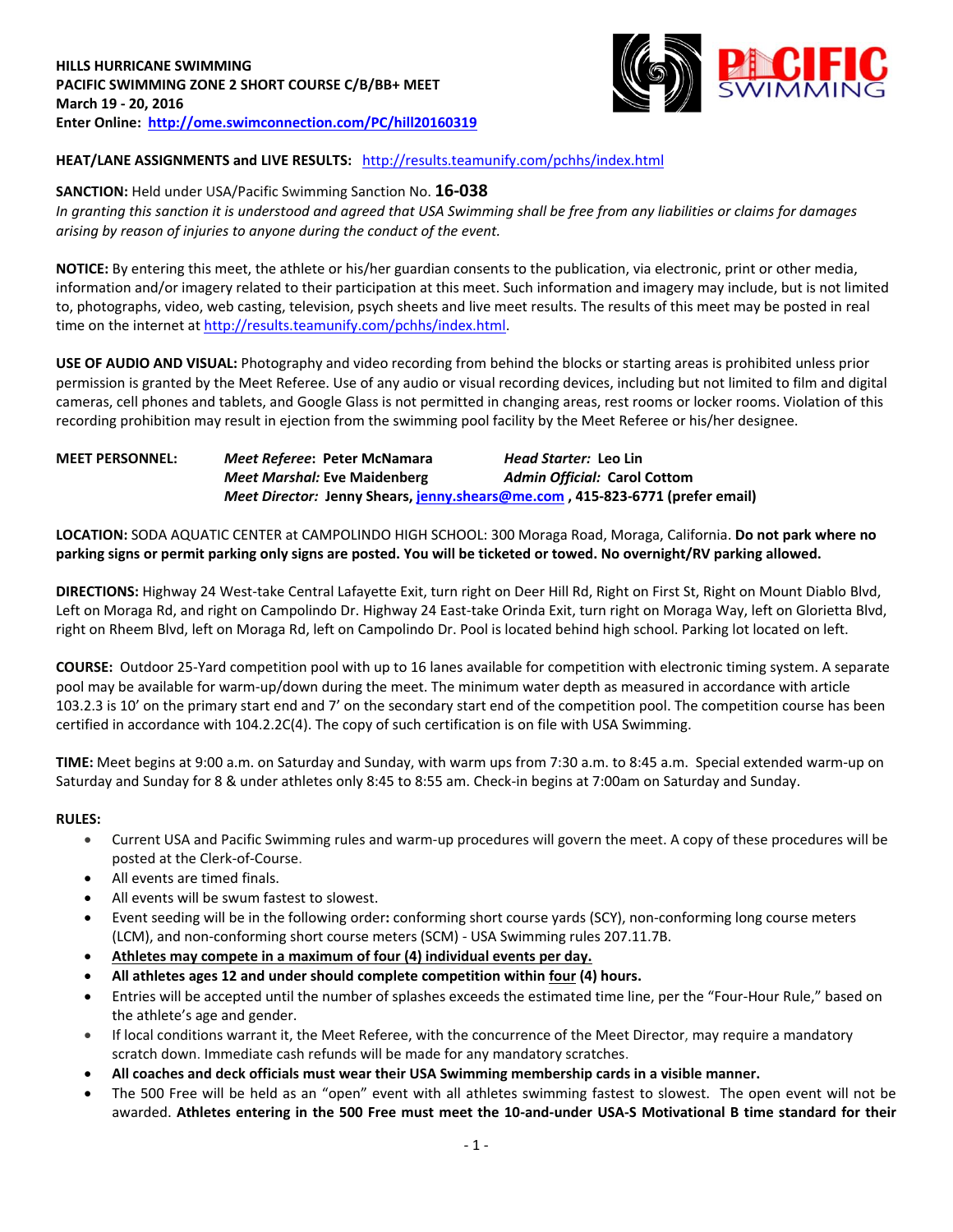**gender (Girls: 8:30.49, Boys: 8:22.79)**. Any athlete who can meet or exceed the entry time may enter the event regardless of age. Entry times for OPEN events with a minimum time standard that cannot be proven using the Pacific Swimming database may be verified by a complete set of meet results or verified by the athlete's coach, either of which may be presented upon check-in. (Refer to PacSwim Rule 4A2). **Athletes entering the 500 Free must provide their own timers and counters.**

**ATTENTION HIGH SCHOOL ATHLETES:** If you are a high school athlete in season, you need to be Unattached from this meet. It is the athlete's responsibility to be Unattached from this meet. You can un-attach at the meet if necessary. This does not apply to athletes swimming under the rules of the Nevada Interscholastic Activities Association (NIAA).

**UNACCOMPANIED SWIMMERS:** Any USA-S athlete-member competing at the meet must be accompanied by a USA Swimming member-coach for the purposes of athlete supervision during warm-up, competition and warm-down. If a coach-member of the athlete's USA-S Club does not attend the meet to serve in said supervisory capacity, it is the responsibility of the athlete or the athlete's legal guardian to arrange for supervision by a USA-S member-coach. The Meet Director or Meet Referee may assist the athlete in making arrangements for such supervision; however, it is recommended that such arrangements be made in advance of the meet by the athlete's USA-S Club Member-Coach.

**RACING STARTS:** Any athlete entered in this meet that is unaccompanied by a USA Swimming member coach must be certified by a USA Swimming member coach as being proficient in performing a racing start or must start the race in the water. It is the responsibility of the athlete or the athlete's legal guardian to ensure compliance with this requirement.

#### **RESTRICTIONS:**

- Smoking and the use of other tobacco products is prohibited on the pool deck, in the locker rooms, in spectator seating, on standing areas and in all areas used by athletes, during the meet and during warm-up periods.
- Sale and use of alcoholic beverages is prohibited in all areas of the meet venue.
- No glass containers are allowed in the meet venue.
- No propane heater is permitted except for snack bar/meet operations.
- All shelters must be properly secured.
- Changing into or out of swimsuits other than in locker rooms or other designated areas is prohibited.

• Destructive devices, to include but not limited to, explosive devices and equipment, firearms (open or concealed), blades, knives, mace, stun guns and blunt objects are strictly prohibited in the swimming facility and its surrounding areas. If observed, the Meet Referee or his/her designee may ask that these devices be stored safely away from the public or removed from the facility. Noncompliance may result in the reporting to law enforcement authorities and ejection from the facility. Law enforcement officers are exempt per applicable laws.

• Coaches, Parents and Siblings may not use the pool

## **ELIGIBILITY:**

- Athletes must be current members of USA-S and enter their name and registration number on the meet entry card as they are shown on their Registration Card. If this is not done, it may be difficult to match the athlete with the registration and times database. The meet host will check all athlete registrations against the SWIMS database, and if an athlete is found not to be registered, the Meet Director shall accept the registration at the meet (a \$10 surcharge will be added to the regular registration fee). Duplicate registrations will be refunded by mail.
- Athletes in the "BB" Division must have met at least USA Swimming Motivational "BB" minimum time standard. Athletes in the "B" Division must have met at least the listed "B" minimum time standard. All entry times slower than the listed "B" time standard will be in the "C" Division.
- Entries with **"NO TIME" will be REJECTED**.
- Entry times submitted for this meet will be checked against a computer database and may be changed in accordance with Pacific Swimming Entry Time Verification Procedures.
- Disabled athletes are welcome to attend this meet and should contact the Meet Director or Meet Referee regarding and special accommodations on entry times and seeding per Pacific Swimming policy.
- Athletes 19 years of age and over may compete in the meet for time only, no awards. Such athletes must have met standards for the 17-18 age group.
- The athlete's age will be the age of the athlete on the first day of the meet.

**ENTRY PRIORITY:** Meet entries will not be accepted any earlier than **February 12th**. Entries from members of the assigned "year round" Zone 2 clubs postmarked or entered online by 11:59 p.m. on **February 19th**, will be given 1st priority acceptance. Entries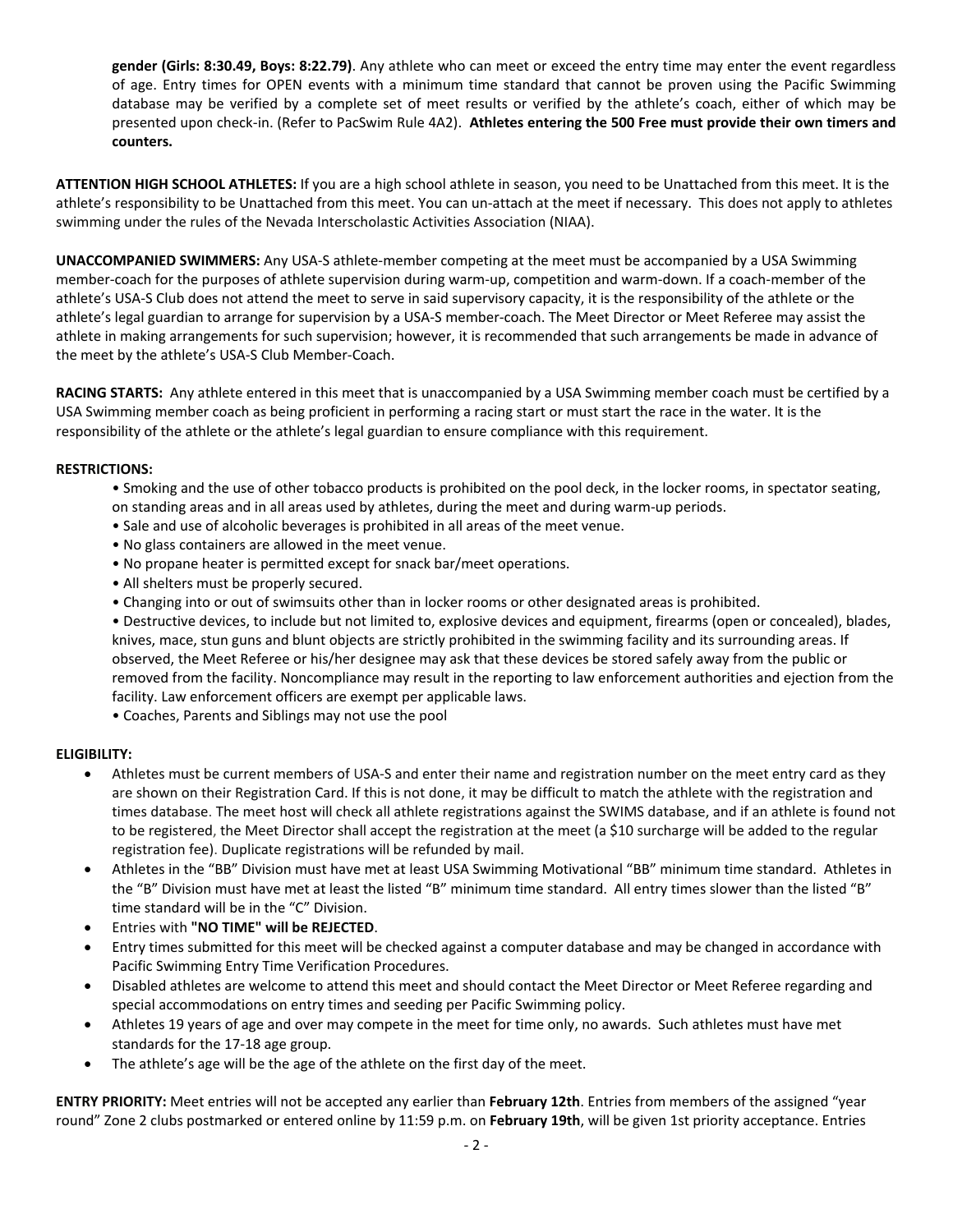from members of all Zone 2 clubs (year round and seasonal) postmarked or entered online between 12:00 am **February 20th** and 11:59 pm **February 26th**, will be given 2nd priority acceptance. All entries from Zone 2, all other Pacific LSC Zones and other LSC's, either postmarked, entered online, or hand delivered by the entry deadline will be considered in the order that they were received.

**\*\* NOTE: Athletes who falsify their entry by listing a team to which they are not legitimately associated will be rejected from the meet. Further, entry fees will not be refunded and they may be referred to the Pacific Swimming Review Committee for disciplinary action.**

**ENTRY FEES:** \$4.00 per event plus an \$8.00 participation fee per athlete. Entries will be rejected if payment is not sent at time of request. No refunds will be made, except mandatory scratch downs.

**ONLINE ENTRIES:** To enter online go t[o http://ome.swimconnection.com/PC/hill20160319](http://ome.swimconnection.com/PC/hill20160319) to receive an immediate entry confirmation. This method requires payment by credit card. Swim Connection, LLC charges a processing fee for this service, equal to \$1 per swimmer plus 5% of the total Entry Fees. Please note that the processing fee is a separate fee from the Entry Fees. If you do not wish to pay the processing fee, enter the meet using a mail entry. Entering online is a convenience, is completely voluntary, and is in no way required or expected of an athlete by Pacific Swimming**.** Online entries will be accepted through 11:59pm **Wednesday, March 9th, 2016, unless meet capacity is met earlier than March 9th, in which case online entries will be closed once meet capacity is met**.

**MAILED OR HAND DELIVERED ENTRIES**: Entries must be on the attached consolidated entry form. Forms must be filled out completely and printed clearly with athlete's best time. Entries must be postmarked by midnight, **Monday, March 7th, 2016,** or hand delivered by 6:30 p.m**. Wednesday, March 9th, 2016**. No late entries will be accepted. Requests for confirmation of receipt of entries must include a self-addressed envelope.

## **Make check payable to**: **Hills Hurricane Swimming Mail/Hand deliver entries to**: **Hills Hurricane Swimming 2400 Manzanita Dr. Oakland, CA 94611**

**CHECK-IN:** The meet will be deck seeded. Athletes must check-in at the Clerk-of-Course. No event shall be closed more than 30 minutes before the scheduled start of the session. Close of check-in for all individual events shall be no more than 60 minutes before the estimated time of the start of the first heat of the event. Athletes who do not check in will not be seeded and will not be allowed to compete in that event.

**SCRATCHES:** Any athletes not reporting for or competing in an individual timed final event that they have checked in for shall not be penalized. Athletes who must withdraw from an event after it is seeded are requested to inform the referee immediately.

**AWARDS:** Awards will be given to top 8 finishers in the following age groups**:** 8&UN, 9-10, 11-12, 13-14, 15-16 and 17-18. Ribbons will be awarded for C/B/BB divisions. All athletes achieving a PC-A time will be awarded a standard A medal, regardless of place achieved in the event. No awards given for athletes 19 years of age and older. **Note:** *Individual awards must be picked up at the meet. We will not mail or distribute them after the meet.*

**ADMISSION:** Free. A 2-day program will be available for a reasonable price.

**SNACK BAR & HOSPITALITY:** A snack bar will be available throughout the competition. Coaches and working deck officials will be provided lunch. Hospitality will serve refreshments to timers and volunteers.

**MINIMUM OFFICIALS:** The Meet Referee shall conduct an inventory of Officials and shall compare the number of swimmers entered against the number of Officials that worked representing each club per day of the meet. Those clubs who have not provided sufficient Officials in a day of the meet, in accordance with the table below, will be fined \$100 per missing Official per day.

| Number of swimmers entered in<br>meet per team per day | Number of trained and carded officials<br>required |
|--------------------------------------------------------|----------------------------------------------------|
| $1 - 10$                                               |                                                    |
| 11-25                                                  |                                                    |
| $26 - 50$                                              |                                                    |
| $51 - 75$                                              |                                                    |
| 76-100                                                 |                                                    |
| Every 20 Swimmers over 100                             |                                                    |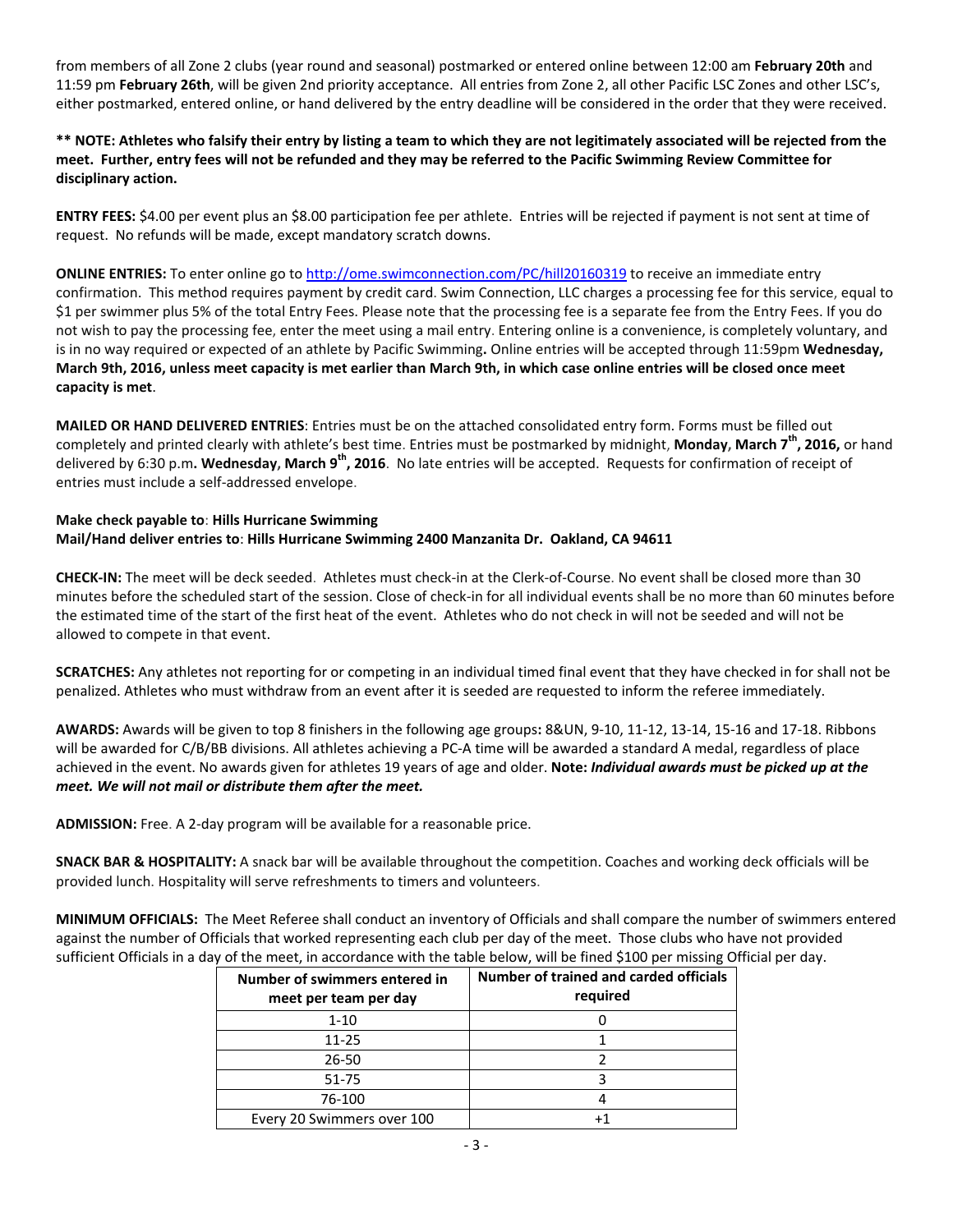## **EVENT SUMMARY**

|           |                | <b>SATURDAY</b> |                | <b>SUNDAY</b> |               |                |                |  |  |
|-----------|----------------|-----------------|----------------|---------------|---------------|----------------|----------------|--|--|
| 8 & UN    | $9 - 10$       | $11 - 12$       | $13 - 18$      | 8 & UN        | $9 - 10$      |                | $13 - 18$      |  |  |
| 100 IM    | 100 IM         | 100 IM          | 200 IM         | 100Free       | <b>50 Flv</b> | <b>200 Fly</b> | <b>200 Fly</b> |  |  |
| 50 Free   | 50 Free        | 50 Free         | 50 Free        | 50 Breast     | 50 Breast     | 50 Breast      | 200 Breast     |  |  |
| 25 Fly    | <b>100 Fly</b> | 100 Fly         | <b>100 Flv</b> | 25 Back       | 50 Back       | 100 Back       | 100 Back       |  |  |
| 25 Breast | 100 Breast     | 100 Breast      | 100 Breast     | 25 Free       | 100 Free      | 100 Free       | 100 Free       |  |  |
|           | 500 Free*      | 500 Free*       | 500 Free*      |               | 500 Free*     | 500 Free*      | 500 Free*      |  |  |

\* Athletes entering in the 500 free must meet the 10-and-under "B" time standard (Girls: 8:30.49, Boys: 8:22.79).

|                          | Saturday, March 19 |              | Sunday, March 20 |        |                 |    |  |  |
|--------------------------|--------------------|--------------|------------------|--------|-----------------|----|--|--|
| Event#                   | Event              | Event#       |                  | Event# | Event#          |    |  |  |
| $\mathbf{1}$             | 13+200 I.M.        | $\mathbf{2}$ |                  | 35     | 13+200 Fly      | 36 |  |  |
| 3                        | 11-12 100 I.M.     | 4            |                  | 37     | 11-12 200 Fly   | 38 |  |  |
| 5                        | 9-10 100 I.M.      | 6            |                  | 39     | 9-10 50 Fly     | 40 |  |  |
| $\overline{\phantom{a}}$ | 8-UN 100 I.M.      | 8            |                  | 41     | 8-UN 100 Free   | 42 |  |  |
| 9                        | 13+50 Free         | 10           |                  | 43     | 13+200 Breast   | 44 |  |  |
| 11                       | 11-12 50 Free      | 12           |                  | 45     | 11-12 50 Breast | 46 |  |  |
| 13                       | 9-10 50 Free       | 14           |                  | 47     | 9-10 50 Breast  | 48 |  |  |
| 15                       | 8-UN 50 Free       | 16           |                  | 49     | 8-UN 50 Breast  | 50 |  |  |
| 17                       | 13+100 Fly         | 18           |                  | 51     | 13+100 Back     | 52 |  |  |
| 19                       | 11-12 100 Fly      | 20           |                  | 53     | 11-12 100 Back  | 54 |  |  |
| 21                       | 9-10 100 Fly       | 22           |                  | 55     | 9-10 50 Back    | 56 |  |  |
| 23                       | 8-UN 25 Fly        | 24           |                  | 57     | 8-UN 25 Back    | 58 |  |  |
| 25                       | 13+ 100 Breast     | 26           |                  | 59     | 13+100 Free     | 60 |  |  |
| 27                       | 11-12 100 Breast   | 28           |                  | 61     | 11-12 100 Free  | 62 |  |  |
| 29                       | 9-10 100 Breast    | 30           |                  | 63     | 9-10 100 Free   | 64 |  |  |
| 31                       | 8-UN 25 Breast     | 32           |                  | 65     | 8-UN 25 Free    | 66 |  |  |
| 33                       | *OPEN 500 Free     |              |                  |        | *OPEN 500 Free  | 68 |  |  |

| nt #                    | Event          | Event#         | Event# | Event           | Even |
|-------------------------|----------------|----------------|--------|-----------------|------|
| $\overline{1}$          | 13+200 I.M.    | $\overline{2}$ | 35     | 13+200 Fly      | 36   |
| $\overline{\mathbf{3}}$ | 11-12 100 I.M. | 4              | 37     | 11-12 200 Fly   | 38   |
| 5                       | 9-10 100 I.M.  | 6              | 39     | 9-10 50 Fly     | 40   |
| $\overline{1}$          | 8-UN 100 I.M.  | 8              | 41     | 8-UN 100 Free   | 42   |
| 9                       | 13+50 Free     | 10             | 43     | 13+ 200 Breast  | 44   |
| L1                      | 11-12 50 Free  | 12             | 45     | 11-12 50 Breast | 46   |
| L3                      | 9-10 50 Free   | 14             | 47     | 9-10 50 Breast  | 48   |
| $\overline{5}$          | 8-UN 50 Free   | 16             | 49     | 8-UN 50 Breast  | 50   |
| L7                      | 13+100 Fly     | 18             | 51     | 13+100 Back     | 52   |
| L9                      | 11-12 100 Fly  | 20             | 53     | 11-12 100 Back  | 54   |
| $\overline{21}$         | 9-10 100 Fly   | 22             | 55     | 9-10 50 Back    | 56   |
| 23                      | 8-UN 25 Fly    | 24             | 57     | 8-UN 25 Back    | 58   |
|                         |                |                |        |                 |      |

# **EVENTS**

\* Athletes entering in the 500 free must meet the 10-and-under "B" time standard (Girls: 8:30.49, Boys: 8:22.79).

Girls 500 Freestyle will be swum on Saturday. Boys 500 Freestyle will be swum on Sunday All 500 Freestyle athletes must provide their own timers and lap counters.

Use the following URL to find the time standards: <http://www.pacswim.org/swim-meet-times/standards>